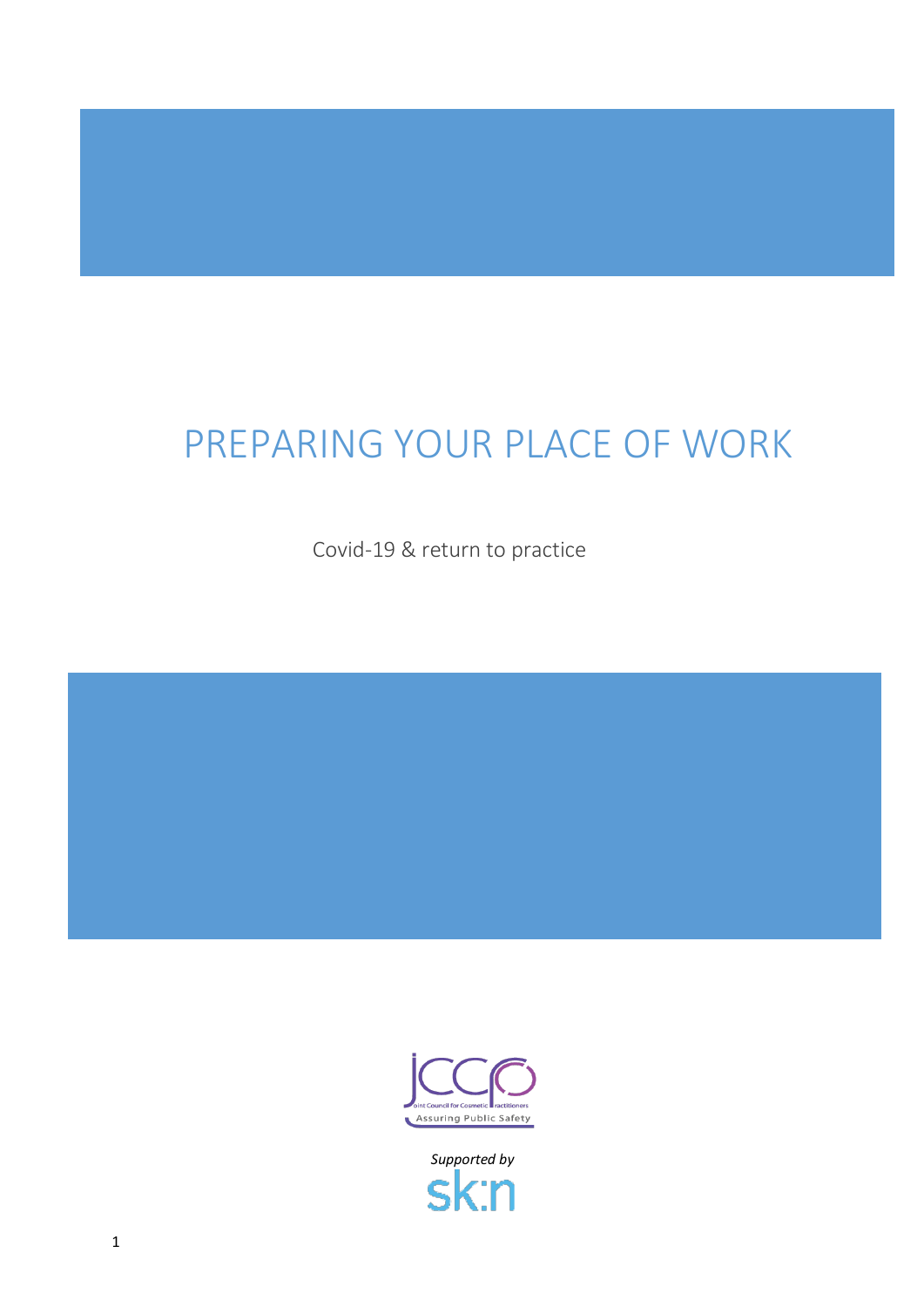## Contents

| 1.0 |                                                                                  |  |
|-----|----------------------------------------------------------------------------------|--|
| 1.1 |                                                                                  |  |
| 1.2 |                                                                                  |  |
| 1.3 |                                                                                  |  |
| 2.0 |                                                                                  |  |
| 2.1 |                                                                                  |  |
| 2.2 |                                                                                  |  |
| 2.3 |                                                                                  |  |
| 2.4 |                                                                                  |  |
| 3.0 |                                                                                  |  |
| 3.1 |                                                                                  |  |
| 3.2 |                                                                                  |  |
| 3.3 |                                                                                  |  |
| 4.0 |                                                                                  |  |
| 5.0 |                                                                                  |  |
| 5.1 |                                                                                  |  |
| 5.2 |                                                                                  |  |
| 6.0 |                                                                                  |  |
| 6.1 |                                                                                  |  |
| 6.2 |                                                                                  |  |
|     |                                                                                  |  |
| 6.3 |                                                                                  |  |
| 6.4 | Treatment specific Risk assessment and access to appropriate Personal Protective |  |
|     |                                                                                  |  |
| 6.5 |                                                                                  |  |
| 6.6 |                                                                                  |  |
| 6.7 |                                                                                  |  |
| 6.8 |                                                                                  |  |
| 7.0 |                                                                                  |  |
| 7.1 |                                                                                  |  |
| 7.2 |                                                                                  |  |
| 7.3 |                                                                                  |  |
| 7.4 |                                                                                  |  |
| 7.5 |                                                                                  |  |
| 8.0 |                                                                                  |  |
| 9.0 |                                                                                  |  |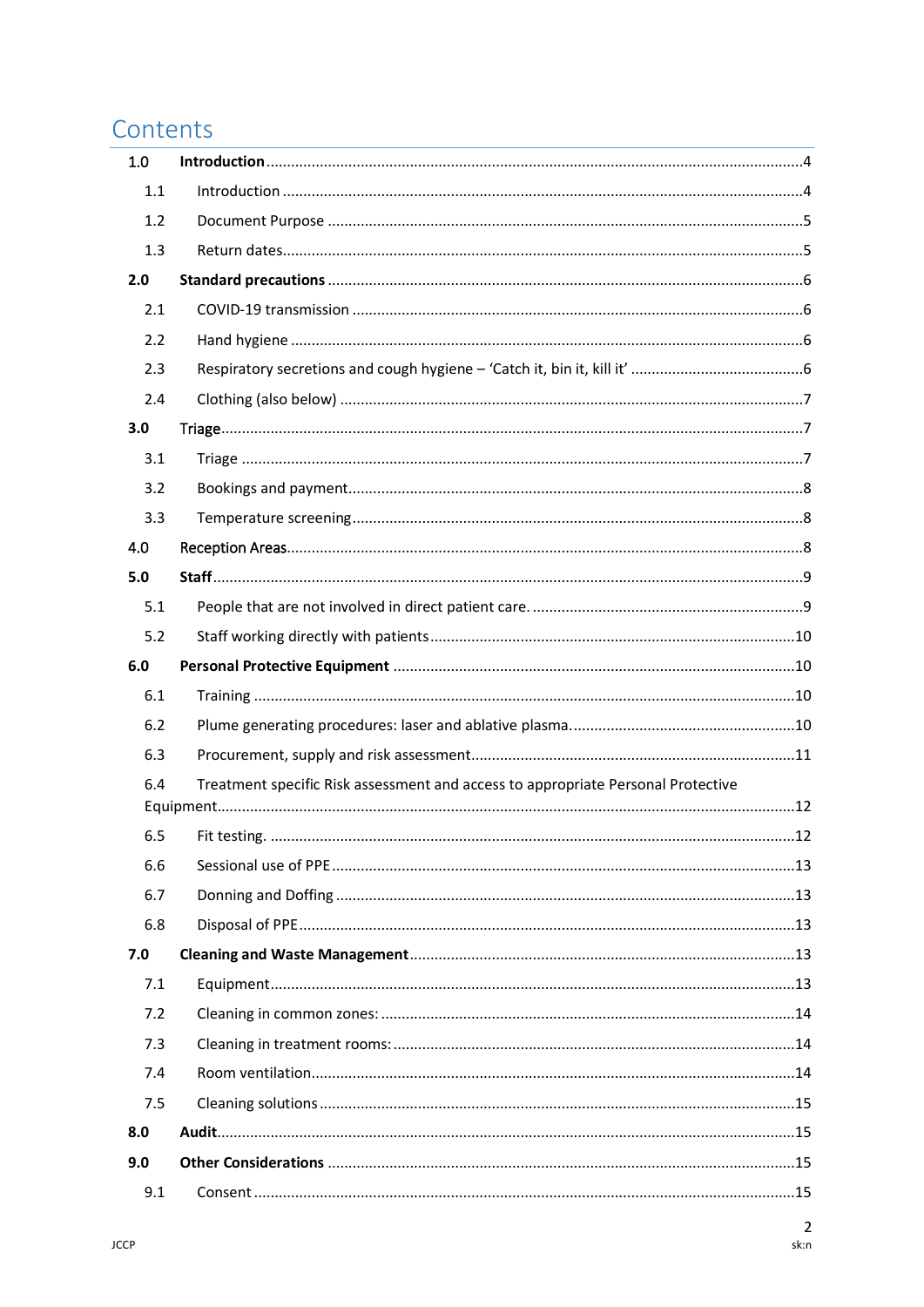| 9.2 |  |
|-----|--|
| 9.3 |  |
| 9.4 |  |
| 9.5 |  |
| 9.6 |  |
| 9.7 |  |
| 9.8 |  |
|     |  |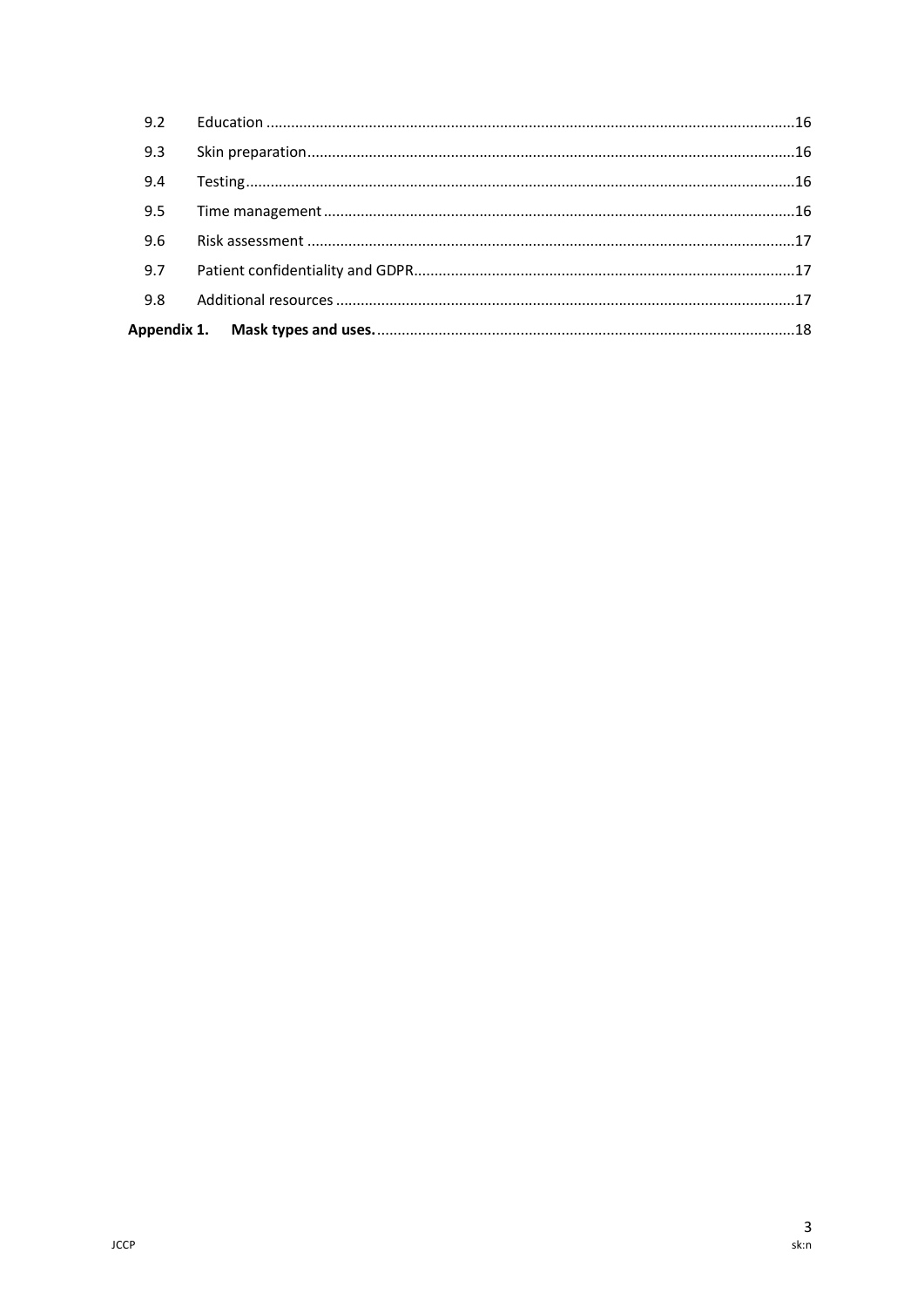## <span id="page-3-0"></span>1.0 Introduction

#### <span id="page-3-1"></span>1.1 Introduction

This guidance document is the outcome of a co-ordinated effort undertaken by the Joint Council of Cosmetic Practitioners (JCCP), with support from sk:n, to ensure, as far as is reasonably possible, best practice is adopted when returning after the Government currently imposed lockdown. As always, safety of the patient, members of the public and the practitioner is central to our every consideration. There should be no compromises in safety for financial gain. This document does not make a suggestion of when practice should resume; this must be in line with government advice. The document presents JCCP guidelines for consideration for use by cosmetic practitioners (and their staff), for which the core principles have been agreed by independent and expert opinion in the Cosmetic Practice Standards Authority (CPSA).

This guidance should be used by competent cosmetic practitioners to ensure that they comply with patient safety and public protection standards required by Government agencies and by UK statutory professional and voluntary registers.

The following issues are important in placing an understanding of this guidance document in context.

- The Coronavirus pandemic is an evolving and dynamic crisis. Therefore, this guidance will be updated accordingly, but should not supersede contemporaneous government or healthcare regulatory body advice.
- There is no policy or process identified which can consistently eliminate the risk of contracting or transmitting this virus.
- This guidance must be considered in addition to statutory obligations for Health and Safety in the workplace and your professional regulator.
- We advise practitioners, as ever, to avoid working in isolation, to seek supervision where appropriate and to keep up to date with ongoing developments, through their professional associations and networks.
- Please also see section 2.0 below, for further context when reaching decisions in implementing this guidance.

The guidance included in this document relies upon the expertise provided by stakeholders in the nonsurgical cosmetic industry, bringing together the work of Government and international reputable authorities. We are grateful for the shared experiences from the international community, some of whom are at different stages of their epidemic.

All branches of healthcare and public life will undoubtedly change as a result of the pandemic. As an industry we will need to develop and process a 'new normal' in order to better safeguard ourselves and our patients. This 'new normal' will not be apparent immediately. Accordingly we will be expected to be versatile and innovative: without ever veering from best practice principles and patient safety imperatives.

The term 'patient' is used synonymously with the term 'client' throughout this guidance document to refer to members of the public who present for cosmetic treatment.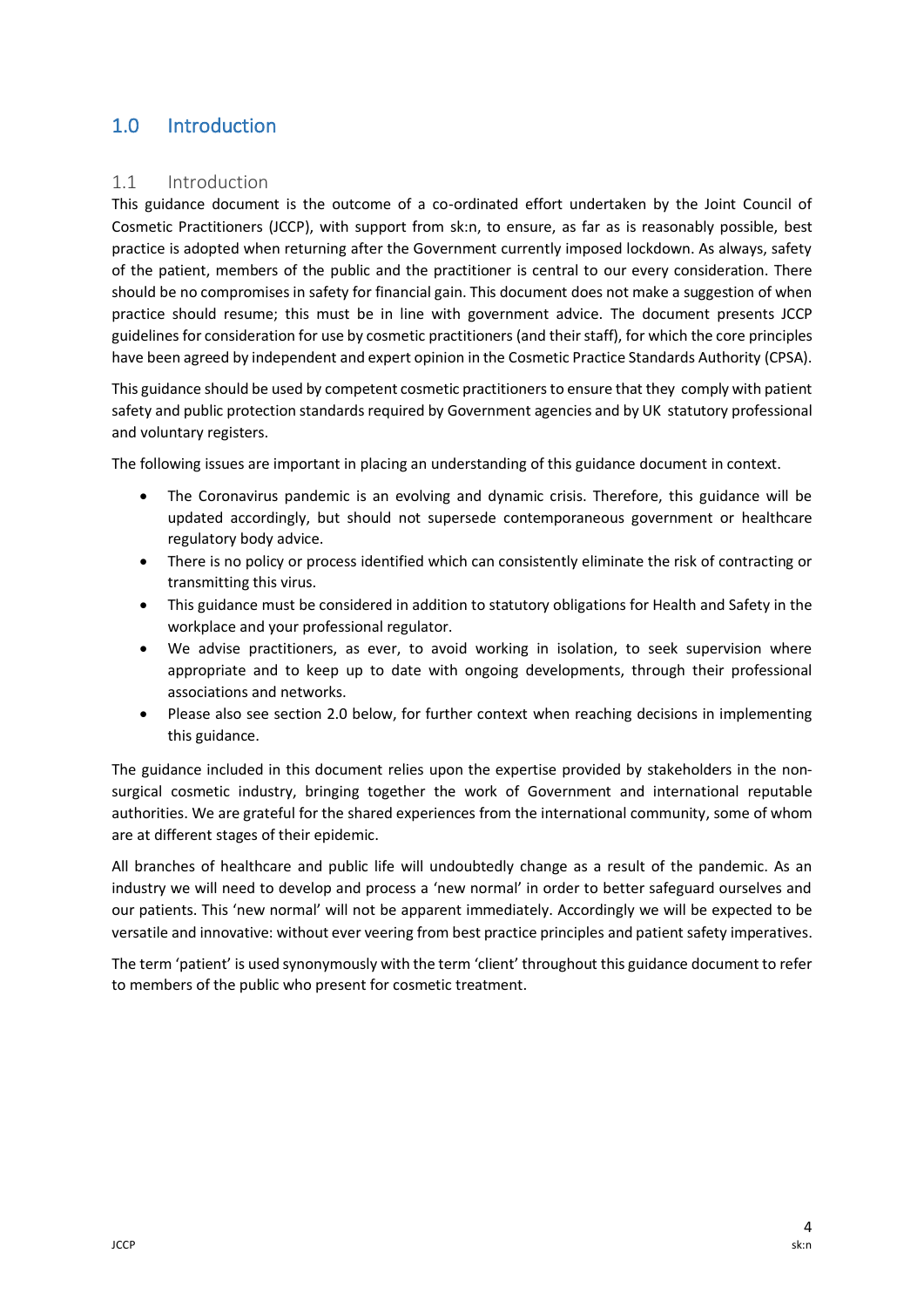#### <span id="page-4-0"></span>1.2 Document Purpose

We recognise the uncertainty that currently exists at this challenging time and reach out to you to encourage you to work as safely and responsibly as possible. We wish you to aim to return to work safely and to support you in minimising the risk of harm to both yourselves, your patients and to members of the public.

In the absence of definitive government and professional advice, these guidelines are designed to provide you with a range of basic principles to achieve a standard of safety within the limits of our shared current understanding. It is important to understand that this document is a guidance document, rather than presenting a 'standard' against which to benchmark and 'reset' your practice. As such we encourage practitioners and staff to continue to explore and to adopt government advice on how to practise lawfully, safely and responsibly. As such the guidelines presented within this document should not be regarded in isolation or as an alternative to other definitive advice offered by employers or by Government agencies to inform local decision making.

We cannot support a resumption of practice during the government-imposed lockdown or advise on specific dates for reopening (although the Government have advised that beauty salons will not open until at least the 4th July 2020). Government advice on resumption of practice should form *part* of the decision to reopen, along with your ability to implement an informed risk-assessed policy, and other material factors that may impinge on your capacity to perform safely and responsibly.

The JCCP and the CPSA will continue to work with UK Government agencies and with the scientific community to review, consider and disseminate advice to the aesthetic practitioner community in order to provide further appropriate and proportionate guidance on how to practise lawfully and safely.

#### <span id="page-4-1"></span>1.3 Return dates

The return to practice date for all elective aesthetic (i.e. non-medically related procedures) treatments is the date agreed upon by each of the four UK Government administrations in their respective countries. The **Scottish Government** has advised that this will not be until they announce that Scotland has moved to 'Phase 3' of the national 'Route Map'. The Scottish Government has advised that Phase 3 includes:

'Independent clinics and hospitals can begin to offer elective procedures and regular preventative healthcare check-ups and screening can begin to recommence'.

In **England** no such specific guidance has been issued, although the Westminster Government has advised in their guidance to accompany the 'The Health Protection (Coronavirus, Restrictions) (England) Regulations 2020', which businesses and venues can remain open to the public at the present time. This includes dental services, opticians, audiology services, chiropody, chiropractors, osteopaths and other medical or health services (including physiotherapy and podiatry services), and services relating to mental health. A new footnote was added to the guidance last week in relation to this section, stating:

#### '*Services which involve healthcare need to take into account any advice or guidance issued by regulators, the relevant professional body, Chief Professional Officers, or the NHS, as appropriate'.*

The Department of Health and Social Care has further advised that it cannot provide comments on individual cases of whether or not a business is permitted to open. 'It is for each business to assess whether they are a business exempt from closing having considered the Regulations'. here: [http://www.legislation.gov.uk/uksi/2020/350.](https://eur02.safelinks.protection.outlook.com/?url=http%3A%2F%2Fwww.legislation.gov.uk%2Fuksi%2F2020%2F350&data=02%7C01%7CPeter.Kurilecz%40beis.gov.uk%7C60a99e062289499aa79808d80313ea8b%7Ccbac700502c143ebb497e6492d1b2dd8%7C0%7C0%7C637262731393679078&sdata=IFdRB%2BvW%2FAl%2FNGY10NDBiH%2Faj2bh7%2BRiwiJLXKijyY0%3D&reserved=0) Additional information to assist interpretation of the Regulations by businesses can be found in the guidance. At this time, where businesses do remain open they are strongly advised to do so only where staff and customers can adhere to PHE guidelines on social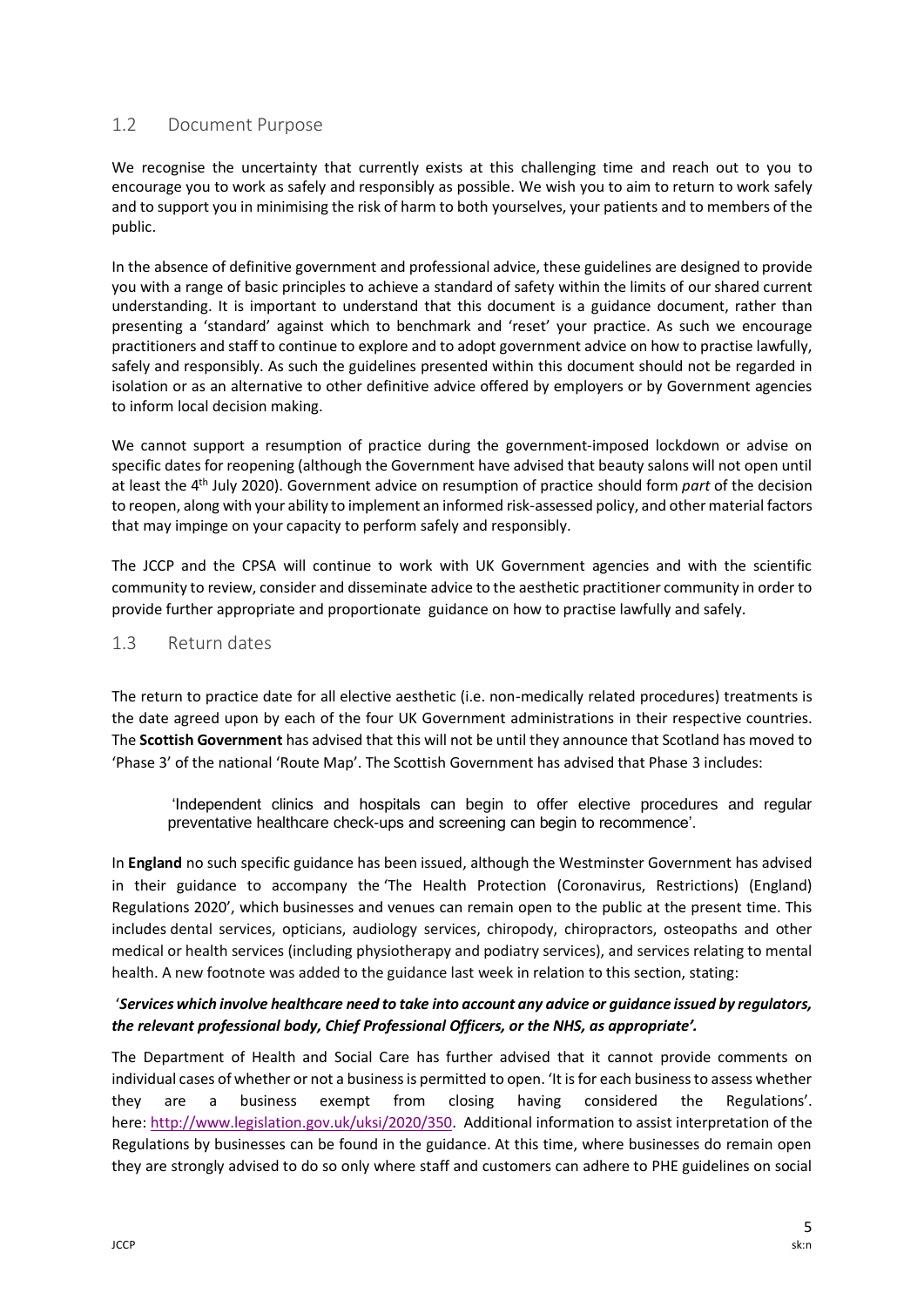distancing': [https://www.gov.uk/government/publications/covid-19-guidance-on-social-distancing-and](https://www.gov.uk/government/publications/covid-19-guidance-on-social-distancing-and-for-vulnerable-people)[for-vulnerable-people](https://www.gov.uk/government/publications/covid-19-guidance-on-social-distancing-and-for-vulnerable-people)

The JCCP understands that there is no obligation to cease practice in the UK under coronavirus legislation where the treatment is for a medical purpose. For practitioners wishing to use this guidance with a view to resuming practice before the Government advises, you should be prepared to defend and confirm *both* the medical nature of the treatment *and* the need or urgency attached to it.

Please see also JCCP guidance: '[Navigating the challenges](https://www.jccp.org.uk/ckfinder/userfiles/files/JCCP%20Statement%20COVID%2019%20%2020%2005%2020%20Final%20version.pdf).'

## <span id="page-5-0"></span>2.0 Standard precautions

#### <span id="page-5-1"></span>2.1 COVID-19 transmission

The transmission of COVID-19 is thought to occur mainly through respiratory droplets generated by coughing and sneezing, and through contact with contaminated surfaces. The predominant modes of transmission are assumed to be droplet and contact. This is consistent with a recent review of modes of transmission of COVID-19 by the World Health Organization (WHO). It is important to note that this strain of coronavirus is highly contagious.

[https://assets.publishing.service.gov.uk/government/uploads/system/uploads/attachment\\_data/file/881](https://assets.publishing.service.gov.uk/government/uploads/system/uploads/attachment_data/file/881489/COVID-19_Infection_prevention_and_control_guidance_complete.pdf) 489/COVID-19 Infection prevention and control guidance complete.pdf

#### <span id="page-5-2"></span>2.2 Hand hygiene

Hand hygiene is essential to reduce the transmission of infection. All staff and patients must decontaminate their hands by washing with antimicrobial soap and water for at least 20 seconds, taking care to systematically clean thoroughly especially under the finger nails and palmar creases as well as ensuring washing of the forearms.

Hand hygiene must be performed immediately before every episode of direct patient care and after any activity or contact that potentially results in hands becoming contaminated, including the removal of personal protective equipment (PPE), equipment decontamination and waste handling.

When managing the same patient between activities the practitioner can use an alcohol-based hand rub

Refer to 5 moments for hand hygiene.

#### <https://www.who.int/infection-prevention/campaigns/clean-hands/5moments/en/>

Before any clinical interaction practitioners should be 'bare below the elbows', All hand and wrist jewellery should be removed, barring a single band plain ring which should be navigated during hand hygiene moments.

Fingernails should be clean, short and free of artificial nails or adhesive nail products.

Breaks in skin should be covered with a transparent occlusive dressing.

#### <span id="page-5-3"></span>2.3 Respiratory secretions and cough hygiene – 'Catch it, bin it, kill it'

Patients and staff should be encouraged to minimise potential COVID-19 transmission through good respiratory hygiene measures which are:

• Disposable, single-use tissues should be used to cover the nose and mouth when sneezing, coughing or wiping and blowing the nose – used tissues should be disposed of promptly in the nearest waste bin.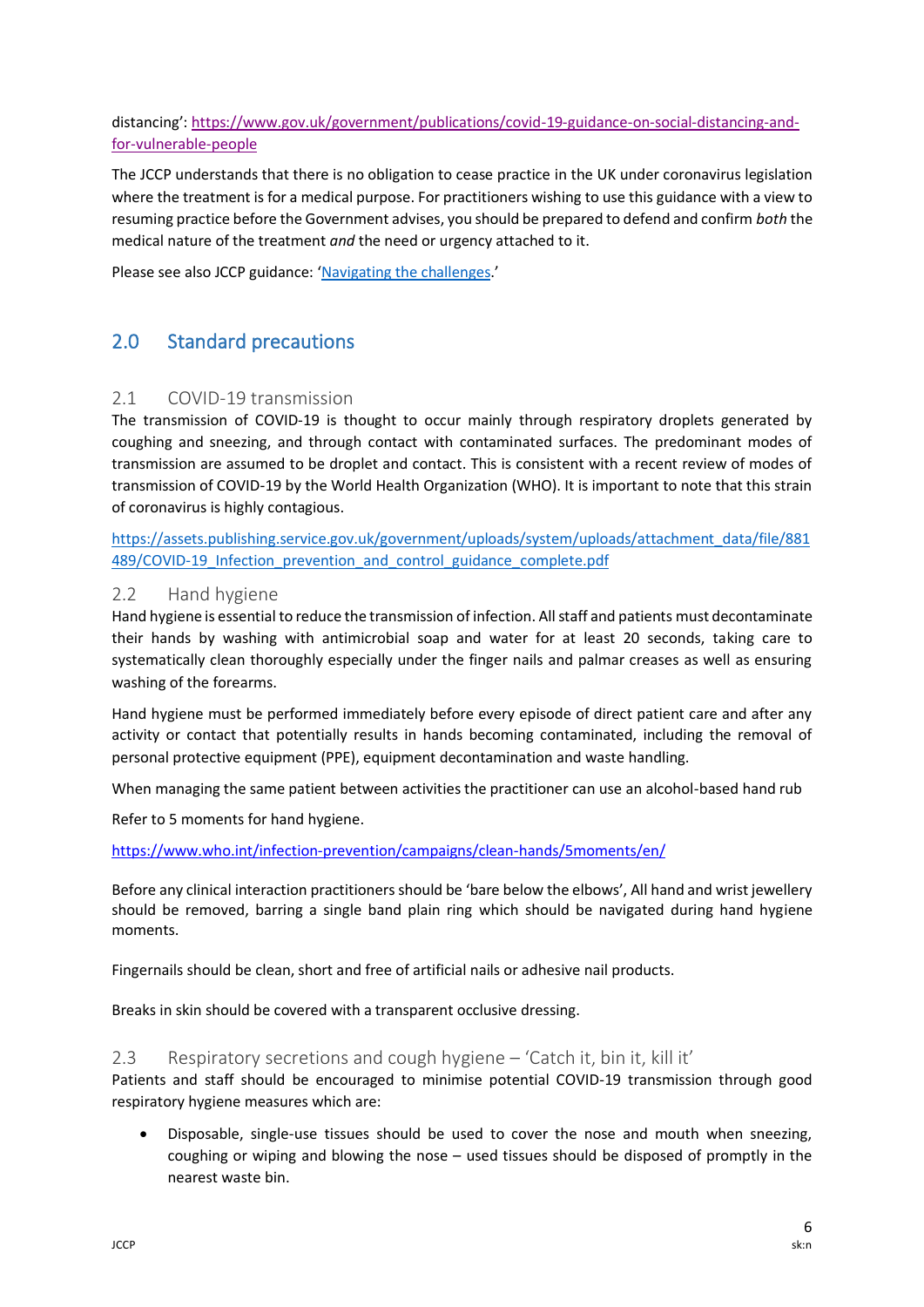- Tissues, waste bins (lined and foot operated) and hand hygiene facilities should be available for patients and staff
- Hands should be cleaned (using soap and water if possible) after coughing, sneezing, using tissues or after any contact with respiratory secretions and contaminated objects.
- Encourage patients to keep hands away from the eyes, mouth and nose.

The best method to minimise transmission is to, where possible, avoid contact. Patients should be questioned prior to face to face contact as detailed below. However, should a patient attend clinic and display symptoms they should be candidly questioned and in cases of a new cough, fever, myalgia or recent infection must be asked to reschedule and promptly requested to leave the site.

Should you be in a situation where you believe that a suspected COVID-19 +ve patient has been in the clinical area you must:

- Immediately stop all activity.
- Ensure no other patients are admitted to the waiting room.
- Doors should be kept closed with windows open to improve airflow and ventilation.
- Use disposable cloths/papers/mop attachments and either a combined detergent disinfectant solution at a dilution of 1000 parts per mission (ppm) available chlorine (av.cl) or a neutral purpose detergent followed by disinfection (1000ppm av.cl)
- Dispose of all cleaning cloths/wipes as well as all waste associated with suspected positive patient into a waste bag. If clinical waste is collected at your facility ensure it is disposed of in the clinical waste; if this is not possible seal the bag tightly in another bag and store for 72 hours and dispose of in the standard waste, ensuring adequate PPE and hygiene before and after contact.

#### <span id="page-6-0"></span>2.4 Clothing (also below)

We advise the use of a simple uniform which is put on at your practice and removed at the end of the day. On removal it should be placed in a laundry bag alone and washed at 60°C. This should not be worn to and from work and should be washed on a daily basis.

## <span id="page-6-1"></span>3.0 Triage

#### <span id="page-6-2"></span>3.1 Triage

The following questions should be asked and documented before booking any patient for a face to face appointment.

- Are you currently suspected of having COVID-19
- Have you been in contact with or are living with someone suspected or confirmed of having Covid-19?
- Do you have a fever, or have you had a high temperature in the last 14 days (a fever is a temperature greater than 37.8°c?
- Have you had a loss of or change in your normal sense of smell?
- Have you had a cough or any other respiratory signs in the last 14 days?
- Do you suffer from any of the following? Diabetes, cardiovascular disease, including hypertension, chronic lung disease, immunodeficiency, cancer under active treatment?
- Are you pregnant?
- Are you over 70 years of age?

[https://www.nhs.uk/conditions/coronavirus-covid-19/people-at-higher-risk-from-coronavirus/whos-at](https://www.nhs.uk/conditions/coronavirus-covid-19/people-at-higher-risk-from-coronavirus/whos-at-higher-risk-from-coronavirus/)[higher-risk-from-coronavirus/](https://www.nhs.uk/conditions/coronavirus-covid-19/people-at-higher-risk-from-coronavirus/whos-at-higher-risk-from-coronavirus/)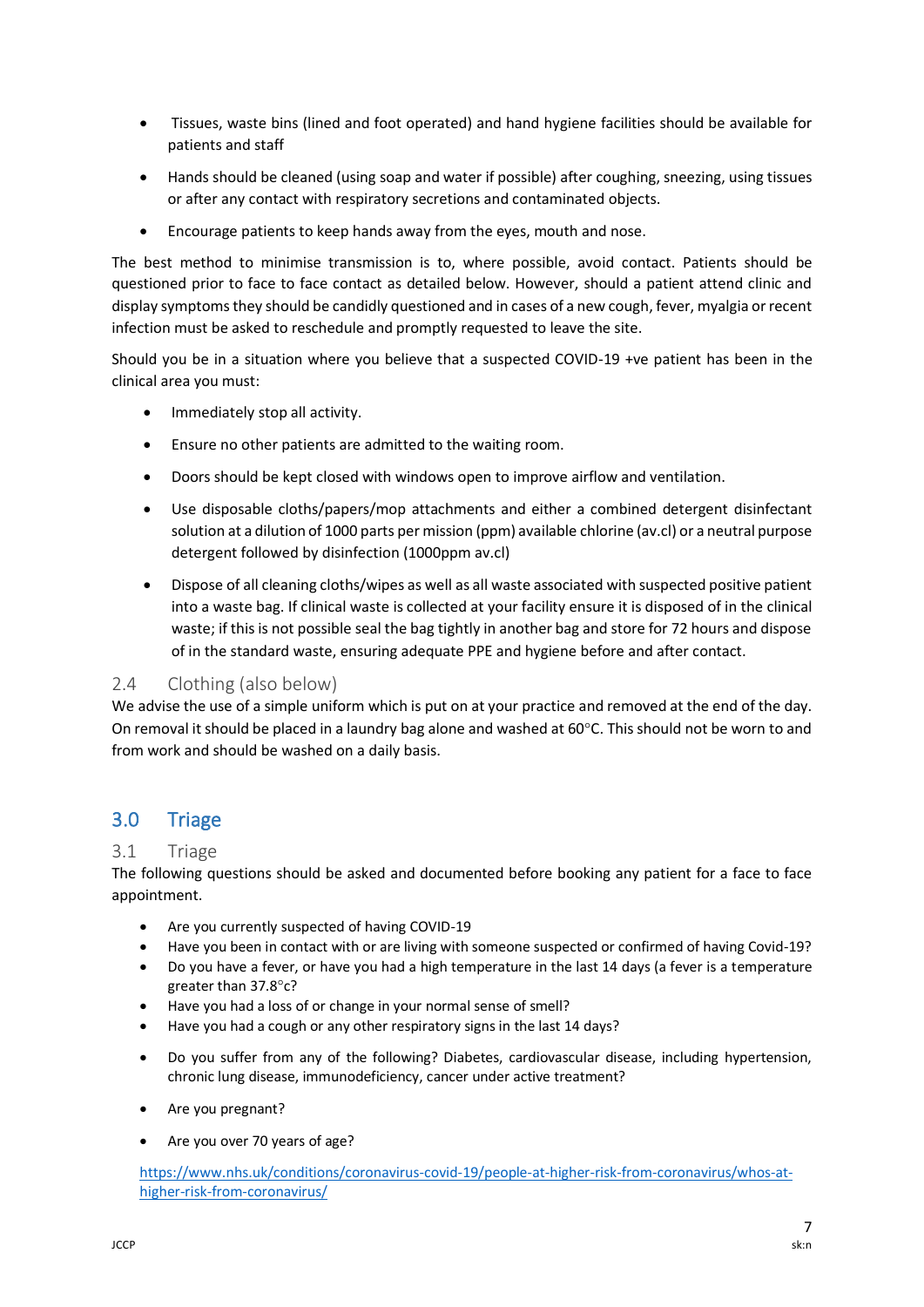In the event that the patient successfully triages, they must be given the following instructions either via phone or email.

- Attend your appointment unaccompanied.
- Upon arrival, you must wash your hands.
- Please limit the wearing of jewellery. Wedding rings may be worn provided hands are kept clear from the face. Minimal make-up should be worn.
- Please limit the personal possessions you bring with you. The clinic may reserve the right to prevent personal items entering the treatment rooms.
- When the treatment is complete, you must wash your hands once more.
- Follow the markings in the waiting area and clinic to ensure 2 metres distancing at all times, except when undergoing treatment.

#### <span id="page-7-0"></span>3.2 Bookings and payment

We urge clinics to accept payment by card only, or contactless payment for example by phone, reducing contact wherever possible and cleaning card machines after use where necessary. If for any reason payment by cash is unavoidable, additional precautions, including hand washing, must be taken.

Appointments must be by prior arrangement only. Signage should be placed on the front door to inform patients that the clinic runs on an appointment only system with a controlled entry policy.

Patients may be provided with surgical face masks and overshoes to don upon entry and after washing hands.

#### <span id="page-7-1"></span>3.3 Temperature screening

Temperature screening is not believed to be an effective method of limiting transmission due to possible lack of symptoms, incubation period and possible use of anti-pyretics.

[https://www.who.int/news-room/articles-detail/updated-who-recommendations-for-international](https://www.who.int/news-room/articles-detail/updated-who-recommendations-for-international-traffic-in-relation-to-covid-19-outbreak#:~:text=Temperature%20screening%20alone%2C%20at,tracing%20of%20incoming%20travellers.)[traffic-in-relation-to-covid-19-](https://www.who.int/news-room/articles-detail/updated-who-recommendations-for-international-traffic-in-relation-to-covid-19-outbreak#:~:text=Temperature%20screening%20alone%2C%20at,tracing%20of%20incoming%20travellers.)

[outbreak#:~:text=Temperature%20screening%20alone%2C%20at,tracing%20of%20incoming%20traveller](https://www.who.int/news-room/articles-detail/updated-who-recommendations-for-international-traffic-in-relation-to-covid-19-outbreak#:~:text=Temperature%20screening%20alone%2C%20at,tracing%20of%20incoming%20travellers.) [s.](https://www.who.int/news-room/articles-detail/updated-who-recommendations-for-international-traffic-in-relation-to-covid-19-outbreak#:~:text=Temperature%20screening%20alone%2C%20at,tracing%20of%20incoming%20travellers.)

The triage process referred to above is likely to preclude patients attending with an elevated temperature (pyrexia). However, risk assessment in the light of further medical history taking or the detection of overt symptoms may indicate the need to confirm the patient's temperature; in this situation the appointment should be cancelled or rescheduled.

However, some organisations may wish to implement temperature screening as a matter of routine and practitioners should be compliant with such a policy.

## <span id="page-7-2"></span>4.0 Reception Areas

A demarcation line 2 metres should be placed in front of the reception desk to show the limit of incursion that a patient may advance to. Inside of this reception area should become known as "clean".

To maximise social distancing, staff should limit the number of patients in the reception area at any time. Provision must be made to ensure 2metre distancing at all times.

Patients should attend treatments alone.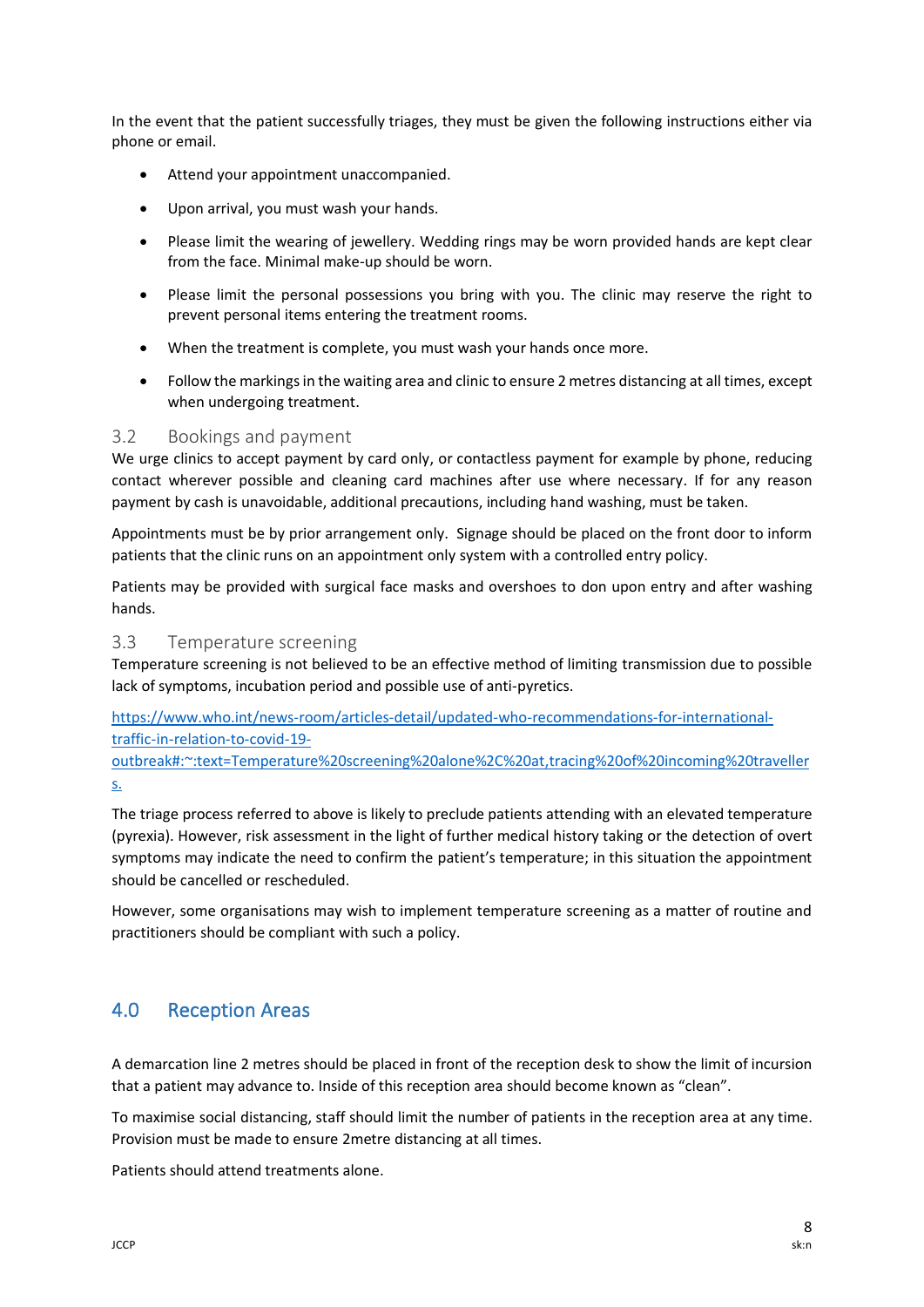The time spent in the clinic should be minimised as much as possible. Minimal waiting area chairs should be provided. Employing video consultation to avoid multiple attendances and using a text or call system to allow patients to wait off site are encouraged. If there is a queue patients should be sent away and recalled. Booking times should be planned to avoid queuing.

Windows should be opened wherever possible.

Hand sanitiser must be made available in the waiting area, but not on the reception counter, as this will encourage breaking the 2 metre distancing rule.

The treatment staff should not be permitted to pass through to the "clean" area. Reception staff should only pass into the "clean" area once they have cleaned their hands.

There should be no point of sale items, displays, magazines or brochures available in the waiting area. Coronavirus has been shown to be active on paper and cardboard for 24 hours. Brochures should be made available only in the "clean" area and these will be passed to the patient on a needs basis to take home.

Reception areas should be maintained as paper free wherever possible.

Surfaces should be decontaminated after each patient passes through the waiting area.

## <span id="page-8-0"></span>5.0 Staff

#### **Staff are classified into two types for the purposes of this guidance document:**

Employees who work mainly in the reception area and not involved with direct patient care and secondly, employees that are in direct contact with patients.

Staff should take regular breaks and rest periods.

#### <span id="page-8-1"></span>5.1 People that are not involved in direct patient care.

Regular cleaning of keyboards, phones and other frequently used items using cleaning solutions designated in section 8.4 will be required. A sufficient supply of cleaning products should be made available.

As teamwork and environmental awareness is highly important, the receptionist should be designated as the principal 'rule enforcer' of the new safety 'regime'.

As each patient leaves the clinic, reception staff must leave the reception area, and clean the seating area with an appropriate product (section 8.4) and then return immediately to the reception area, and clean their hands.

**Hand washing definition:** hand hygiene measures should be undertaken with soap and water. This is the most important measure to reduce the risks of transmission and must be carried out frequently (before putting on gloves, after removing gloves, and after each contact with the patient whether or not gloves have been used). Normal liquid soap will be used for hygienic washing for over 20 seconds each time. Hands must be dried with disposable towels. Another option is to use hand sanitiser, but it is not as a substitute for frequent hand washing. Practitioners should avoid touching their faces.

If reception staff are at risk of not maintaining 2 metre distancing, they should wear a surgical mask and consider eye protection at all times.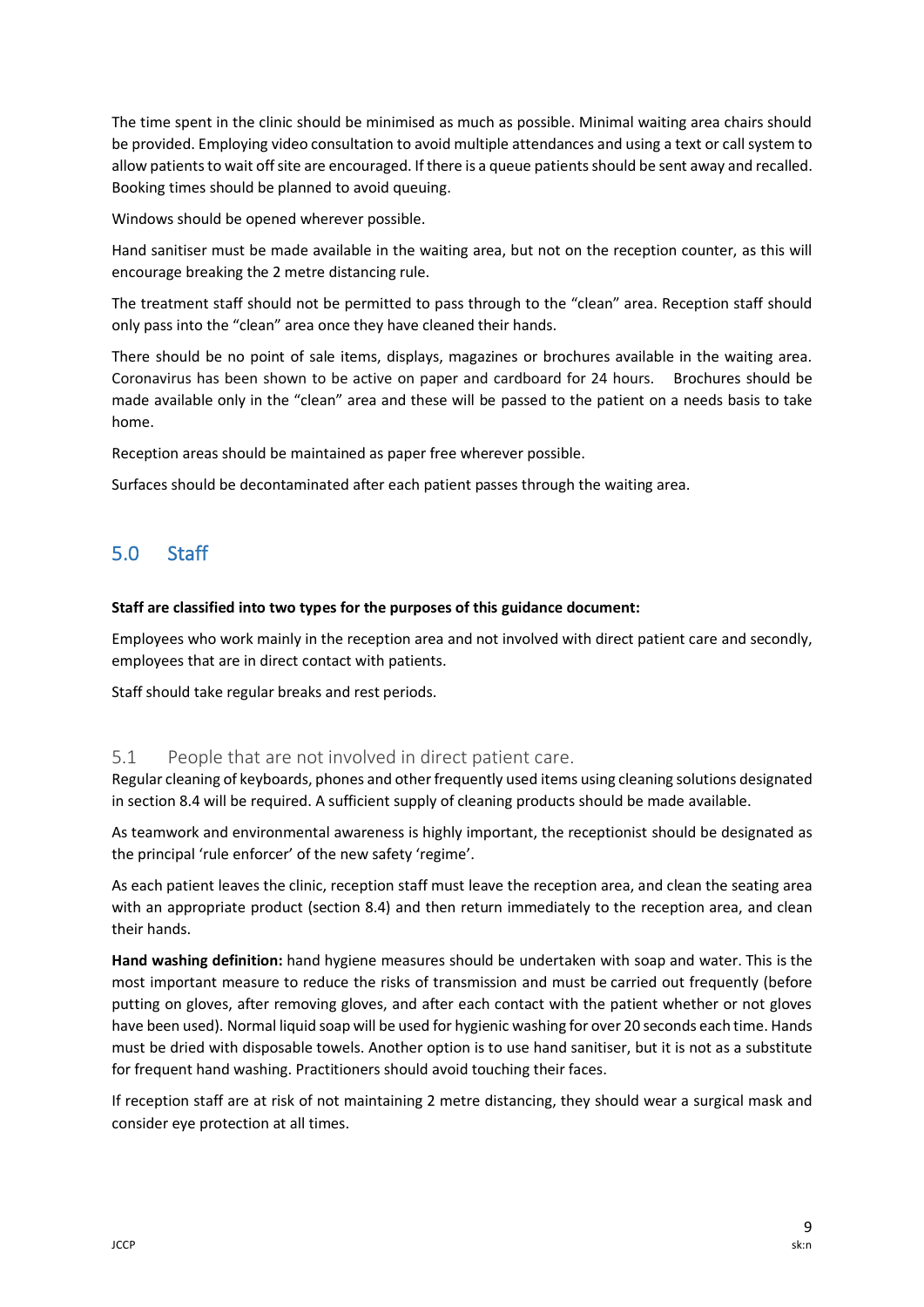#### <span id="page-9-0"></span>5.2 Staff working directly with patients

The wearing of jewellery, nail polish and other non-essential accessories should be minimized.

Uniforms must not be worn on the journey in to or from work.

On a daily basis, employees should carry their uniform and shoes in a disposable bag. Allowing for the twometre distancing rule, uniform should be changed into on site in a designated changing room. Handbags and personal possessions such as phone/iPad etc. should be safely stored in a locker or other safe place.

Procedure-appropriate PPE should be donned prior to the treatment. Staff should avoid returning to the changing place, except to change out of your uniform at the end of the day.

At the end of the shift, staff should wash their hands thoroughly and place their uniform and shoes into a designated storage bag. Uniforms should be washed on a daily basis separately from other household linen at a temperature exceeding 60°C.

## <span id="page-9-1"></span>6.0 Personal Protective Equipment

Certain procedures convey a higher risk of transmission. For example, aerosol generating procedures (AGPs) present risk of aerosolised transmission. This guidance therefore seeks to set out clear and actionable recommendations on the use of PPE, as part of safe systems of working. Incidence of COVID-19 varies across the UK and risk is not uniform.

#### <span id="page-9-2"></span>6.1 Training

Staff should be trained on 'donning and doffing' PPE. Videos are available to demonstrate how to 'don and doff' PPE for AGPs and how to 'don and doff' PPE for non-AGPs.

[https://www.gov.uk/government/publications/covid-19-personal-protective-equipment-use-for-aerosol](https://www.gov.uk/government/publications/covid-19-personal-protective-equipment-use-for-aerosol-generating-procedures)[generating-procedures](https://www.gov.uk/government/publications/covid-19-personal-protective-equipment-use-for-aerosol-generating-procedures)

#### [https://www.gov.uk/government/publications/covid-19-personal-protective-equipment-use-for-non](https://www.gov.uk/government/publications/covid-19-personal-protective-equipment-use-for-non-aerosol-generating-procedures)[aerosol-generating-procedures](https://www.gov.uk/government/publications/covid-19-personal-protective-equipment-use-for-non-aerosol-generating-procedures)

Staff should know what items and type of PPE they should wear for each setting, procedure and context. As such all staff should have access to the safest, recommended form of PPE that protects them for the appropriate setting, procedure and context.

Gloves and aprons are subject to single use, with disposal after each patient.

Fluid repellent surgical masks and eye protection can be used for sessional use that do not involve aerosol generating procedures, at the discretion of the practitioner. Practitioners should note that any soiling or risk of exposure will change this.

Gowns or coveralls should be worn for any higher risk treatment. FFP3 masks should be worn form AGPs on a single use basis.

Hand hygiene should be practised and extended to exposed forearms, after removing all PPE items.

#### <span id="page-9-3"></span>6.2 Plume generating procedures: laser and ablative plasma.

It is well known that plume from these procedures can contain toxic substances, including viruses. We therefore recommend that all procedures which create a plume should be undertaken in line with recommendations for aerosol generating procedures, including relevant use of PPE.

Practitioners are recommended to undertake patient/treatment specific risk assessment which takes into account such factors as: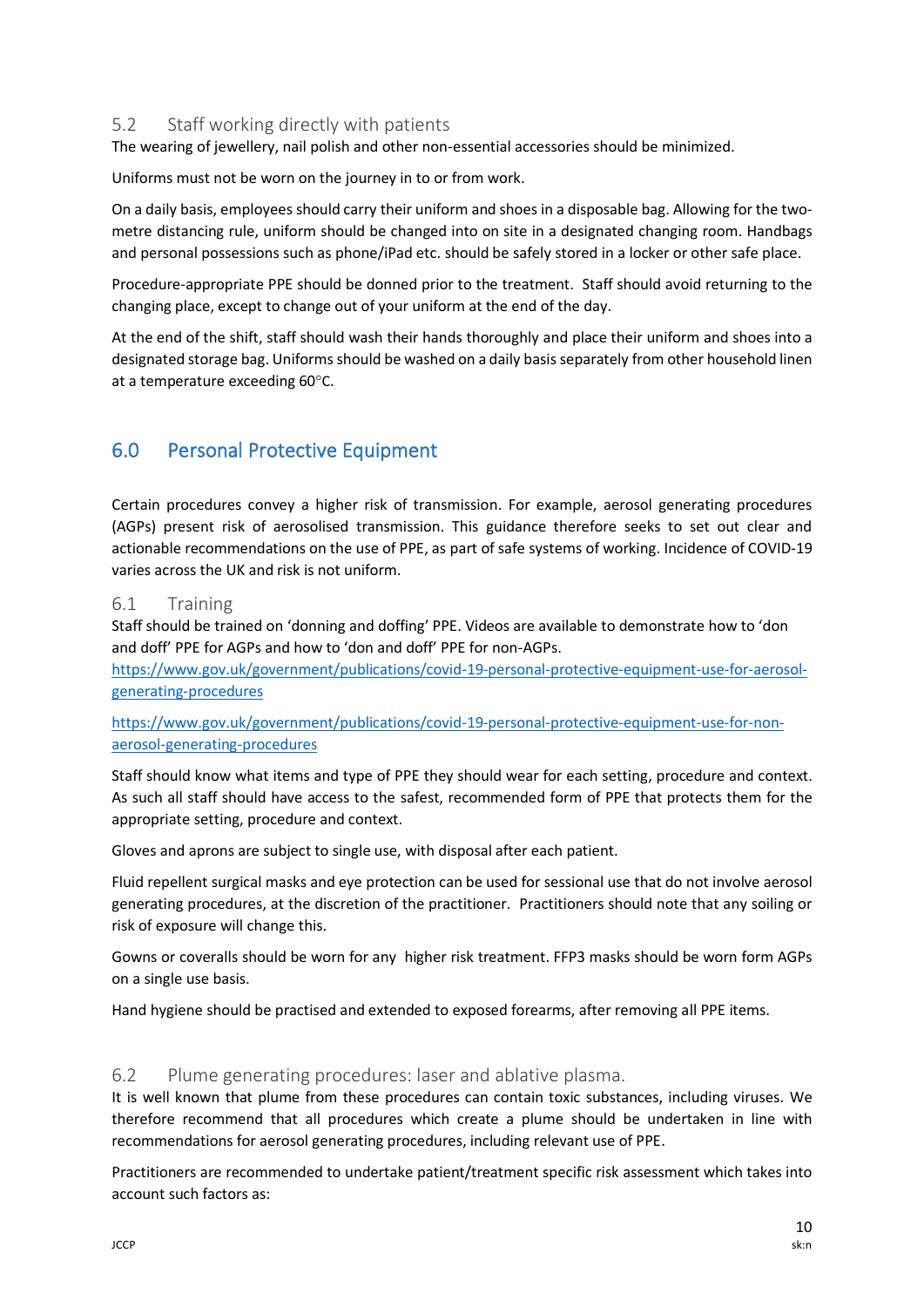- The extent of plume
- The use of mechanical ventilation for extraction.
- Treatment length
- Any additional risk factor identified

Practitioners should consider extended time periods for room ventilation prior to use by another patient.

<https://www.bmla.co.uk/clinical-guidance-for-laser-procedures-during-the-covid-19-pandemic/>

#### <https://www.schuco.co.uk/surgical-smoke-plume/>

Practitioners are encouraged to follow-up more detailed guidance which will be forthcoming from laser specific organisations such as BMLA. Further, they should consider the option of avoiding all higher risk, plume generating procedures until such guidance becomes available.

Practitioners are further reminded of their obligations towards their organisational policies in the first instance. Where there may be a variance between these guidelines and those of the employing organisation, the practitioner should discuss such matters with their organisation and ensure that they comply fully with their employer's legal and contractual responsibilities.

June update: For laser related treatments the BMLA has updated its guidance: <https://www.bmla.co.uk/covid-19/>

#### <span id="page-10-0"></span>6.3 Procurement, supply and risk assessment

EN 149 is the European standard required to ensure respirator face masks meet conformity requirements. Due to supply problems of PPE, it is possible that practitioners are unable to obtain the required type of mask, or that the relevant mask is not specified with the required conformity. The government has made urgent arrangements to obtain PPE which maintains conformity but obviates the need for EN assessment and CE labelling.

[\(https://assets.publishing.service.gov.uk/government/uploads/system/uploads/attachment\\_data/file/87](https://assets.publishing.service.gov.uk/government/uploads/system/uploads/attachment_data/file/879498/Guidance-for-businesses-ppe-regulations-version-2.pdf) [9498/Guidance-for-businesses-ppe-regulations-version-2.pdf\)](https://assets.publishing.service.gov.uk/government/uploads/system/uploads/attachment_data/file/879498/Guidance-for-businesses-ppe-regulations-version-2.pdf)

Therefore, when purchasing or using face masks, the following should be taken into consideration.

- *It is imperative that PPE, including face masks, is purchased from a reputable supplier. It is the responsibility of the distributor to ascertain that appropriate conformity is in place.*
- 'FFP' is a European statement of efficiency according to the EN149 standard. In obtaining facemasks, practitioners may be presented with a range of different international 'standards' and it will be necessary that they become familiar with these. As a working guide, 'FFP2' (95% efficiency at filtering to 0.3 microns) is approximately equivalent to the Chinese 'KN95' and the American 'N95' standards.

[https://www.hse.gov.uk/news/assets/docs/face-mask-equivalence-aprons-gown-eye-protection.pdf](https://www.hse.gov.uk/news/face-mask-equivalence-aprons-gowns-eye-protection-coronavirus.htm)

We recommend that practitioners perform a visual inspection of face masks/visors prior to use, to include:

- General integrity
	- o Straps– ensure they are present and intact
	- o Face seal– visual check to ensure the seal is undamaged
	- $\circ$  Nose clip (if applicable) must be present and intact
- Filtering material ensure there are no visible defects
- Finish of parts inspect to ensure there are no sharp or jagged edges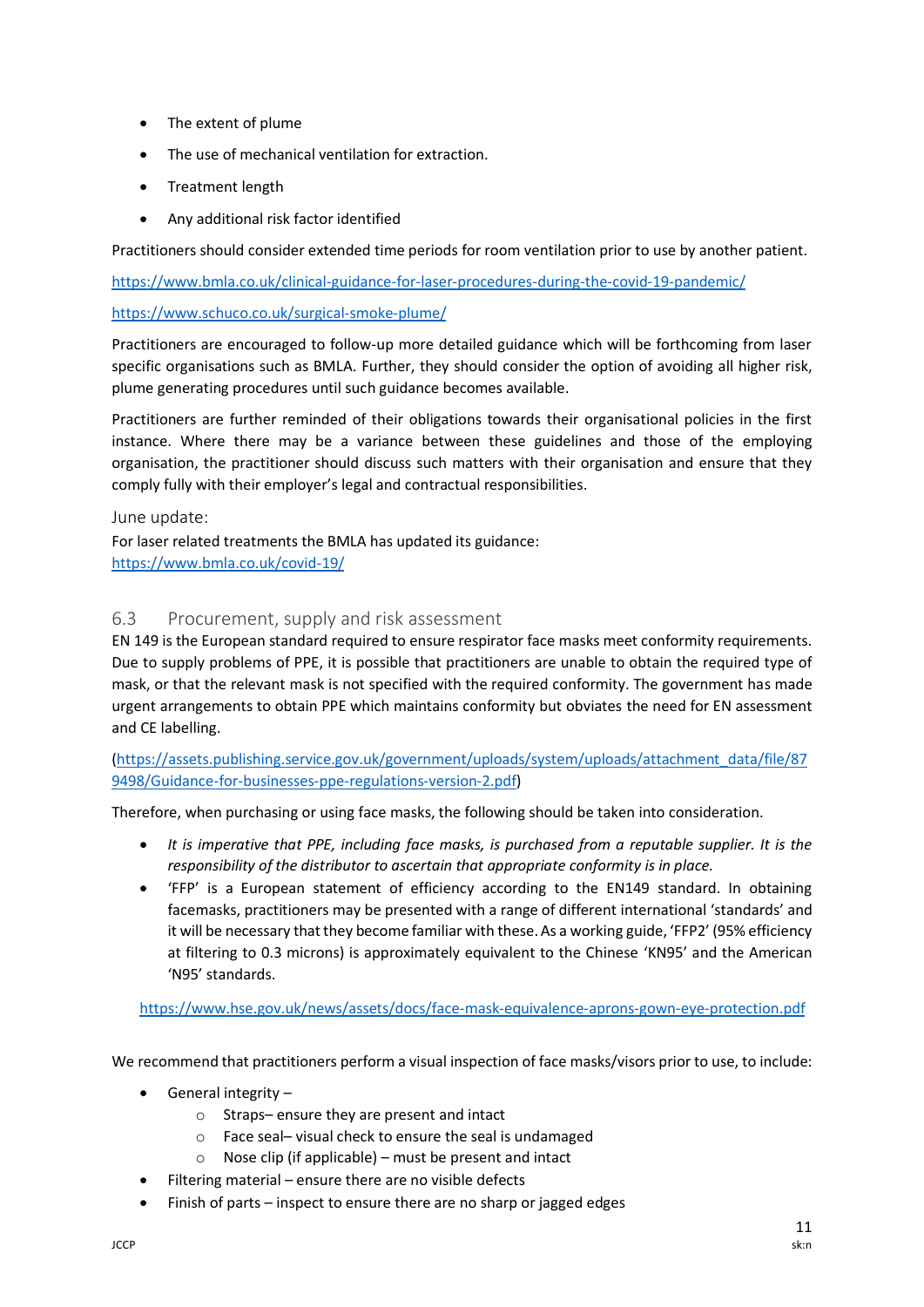• Valve (if applicable) – present and intact

[\(https://www.hse.gov.uk/research/rrpdf/rr1087.pdf\)](https://www.hse.gov.uk/research/rrpdf/rr1087.pdf)

#### <span id="page-11-0"></span>6.4 Treatment specific Risk assessment and access to appropriate Personal Protective Equipment.

This guidance document recommends the use of FFP 2 non-valve respirators for general use by practitioners within their practice, since these masks provide protection to the wearer *and* limit the spread of droplet infection, protecting the patient. Please see Appendix 1 for various mask types and uses.

All patients should be viewed as being 'potentially' Covid-19 positive. Of equal importance is the need to regard perioral treatments, lip fillers and intraoral treatments such as dental blocks as high risk and requiring the use of face shields, fluid repellent coveralls and 'FFP 3' face masks. We do not recommend that practitioners should routinely perform these elective procedures. Rather, we recommend that practitioners should undertake a risk assessment before proceeding to undertake any aesthetic procedure which considers factors such as relative need, urgency of treatment response, application of clinical judgement with regard to medical need against 'weighed' risk.

[https://assets.publishing.service.gov.uk/government/uploads/system/uploads/attachment\\_data/file/881](https://assets.publishing.service.gov.uk/government/uploads/system/uploads/attachment_data/file/881489/COVID-19_Infection_prevention_and_control_guidance_complete.pdf) 489/COVID-19 Infection prevention and control guidance complete.pdf

It must be remembered that face mask use is only one pillar supporting the defence against Covid 19, and that gowns and gloves, eye protection, distancing and modified behavioural responses are equally important.

Disposable coveralls may be used in place of gowns.

[https://www.england.nhs.uk/coronavirus/wp-content/uploads/sites/52/2020/04/C0284-ppe-gowns](https://www.england.nhs.uk/coronavirus/wp-content/uploads/sites/52/2020/04/C0284-ppe-gowns-letter-qa-sa.pdf)[letter-qa-sa.pdf](https://www.england.nhs.uk/coronavirus/wp-content/uploads/sites/52/2020/04/C0284-ppe-gowns-letter-qa-sa.pdf)

#### <span id="page-11-1"></span>6.5 Fit testing.

The stated clearance of respirator masks (and thus their safety) only applies where there is an effective seal around the face. In the absence of formal policies and procedures for 'fit testing' arrangements, the wearer must apply additional caution in ensuring an adequate seal is in place. For those who wear glasses, they should not steam up when wearing a mask. Facial hair may compromise the seal. Please see page 62 of the following guidance document:

[https://assets.publishing.service.gov.uk/government/uploads/system/uploads/attachment\\_data/file/](https://assets.publishing.service.gov.uk/government/uploads/system/uploads/attachment_data/file/881489/COVID-19_Infection_prevention_and_control_guidance_complete.pdf) 881489/COVID-19 Infection prevention and control guidance complete.pdf

Under Health & Safety (COSHH) regulations, fit testing is a legal requirement for employers where the treatment necessitates the use of a FFP mask, including for use during the Covid-19 pandemic.

The resources below provide valuable guidance and JCCP recommend that employers review their requirements for 'qualitative' fit testing through a competent person.

[https://www.hse.gov.uk/respiratory-protective-equipment/fit-testing-basics.htm](https://www.hse.gov.uk/pubns/indg479.pdf) [Guidance on RPE fit testing. HSE.](https://www.hse.gov.uk/pubns/indg479.pdf) [RPE at work. HSE](https://www.hse.gov.uk/pubns/indg479.pdf) <https://www.rcn.org.uk/magazines/bulletin/2020/june/fit-test-vs-fit-check-covid-19>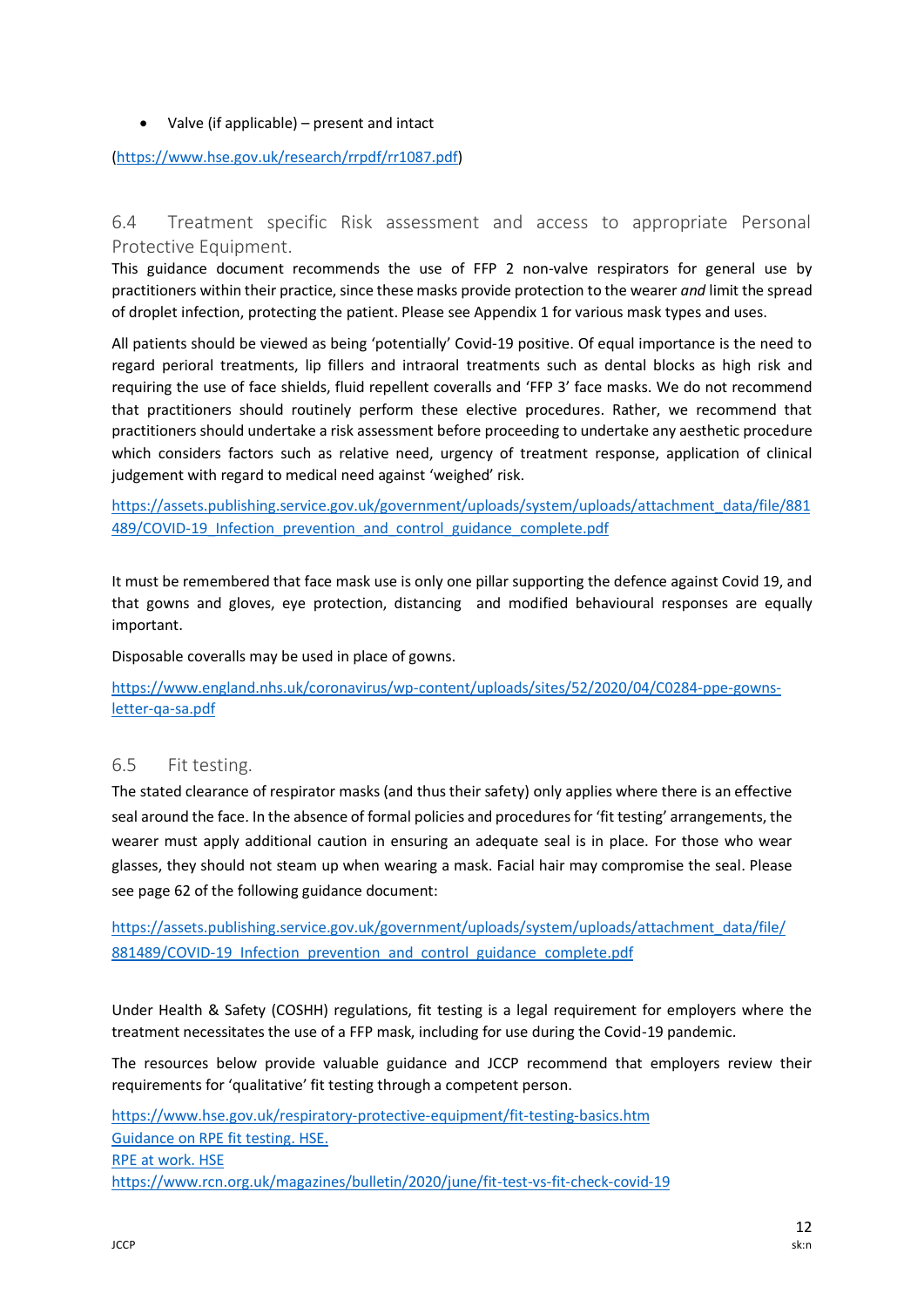#### <span id="page-12-0"></span>6.6 Sessional use of PPE

Aprons and gloves are subject to single use as per Standard Infection Control Precautions (SICPs), with disposal and hand hygiene after each patient contact. Respirators, fluid-resistant (Type IIR) surgical masks (FRSM), eye protection and disposable fluid repellent coveralls or long-sleeved disposable fluid repellent gowns can be subject to single sessional use in circumstances outlined in section 6.1.

A single session refers to a period of time where a practitioner is undertaking duties in a specific clinical care setting or exposure environment. Once the PPE has been removed it should be disposed of safely. The duration of a single session will vary depending on the clinical activity being undertaken.

PPE should not be subject to continued use if damaged, soiled, compromised, and uncomfortable and a session should be ended. While the duration of a session is not specified here, the duration of use of PPE items should not exceed manufacturer instructions. Appropriateness of single versus sessional use is dependent on the nature of the task or activity being undertaken and the local context.

#### **Eye protection/face Visor disinfection**

Eye protection and lenses or face visor, where reusable, must be disinfected between patients; to do this use solutions in section 8.4 or consider proprietary brands: Use 2 Clinell® wipes or first with detergent and warm water and then solution of Sodium chlorine 1000ppm i.e. Actichlor® or Presept®.

#### <span id="page-12-1"></span>6.7 Donning and Doffing

Please refer to the Public Health Guidance - Guide to 'donning and doffing'standard Personal Protective Equipment (PPE). All staff should complete the 'donning and doffing' training before commencing work in the clinic.

[https://assets.publishing.service.gov.uk/government/uploads/system/uploads/attachment\\_data/file/](https://assets.publishing.service.gov.uk/government/uploads/system/uploads/attachment_data/file/877658/Quick_guide_to_donning_doffing_standard_PPE_health_and_social_care_poster__.pdf) [877658/Quick\\_guide\\_to\\_donning\\_doffing\\_standard\\_PPE\\_health\\_and\\_social\\_care\\_poster\\_\\_.pdf](https://assets.publishing.service.gov.uk/government/uploads/system/uploads/attachment_data/file/877658/Quick_guide_to_donning_doffing_standard_PPE_health_and_social_care_poster__.pdf)

#### <span id="page-12-2"></span>6.8 Disposal of PPE

All used PPE should be deposited in an appropriate waste bin with a hard cover and pedal opening. All waste should be collected and disposed of in marked clinical waste bins. Should this not be available, waste must be stored for 72 hours in two sealed waste disposal bags prior to disposal.

## <span id="page-12-3"></span>7.0 Cleaning and Waste Management

Staff should receive training and information on the proper cleaning methods required.

A thorough cleaning and disinfection of surfaces and areas of contact with the patient should be carried out after every procedure.

Staff should inform the patient of the disinfection of the treatment room between patients and to explain the cleaning procedure to the patient for their own piece of mind.

#### <span id="page-12-4"></span>7.1 Equipment

Equipment should be single-use items if possible.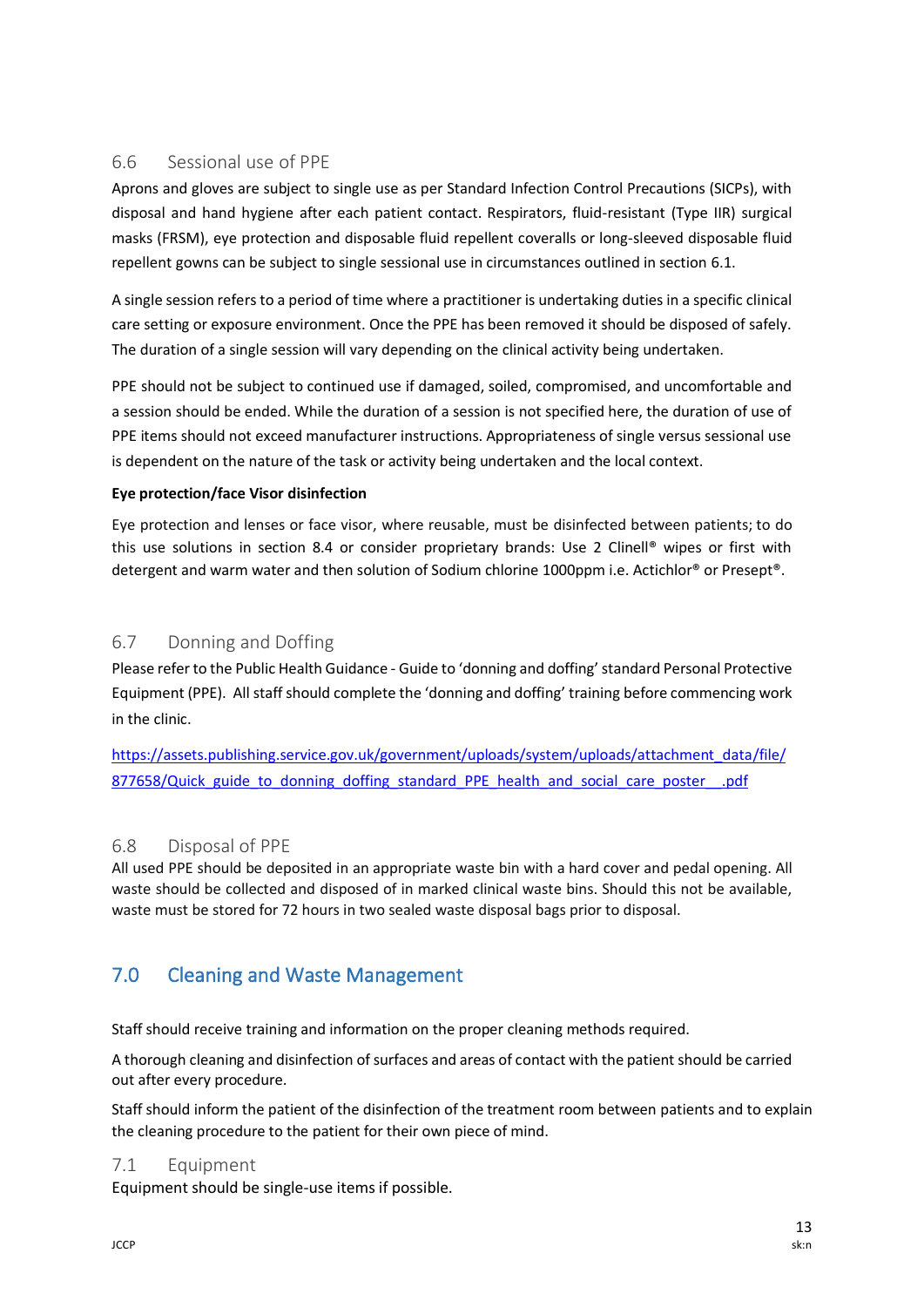Reusable, non-invasive equipment must be decontaminated:

- between each patient and after patient use
- after blood and body fluid contamination
- at regular intervals as part of equipment cleaning

#### <span id="page-13-0"></span>7.2 Cleaning in common zones:

At the end of the working day, all common areas should be subjected to a thorough cleaning and disinfection regime. This should be carried out with either:

A combined detergent disinfectant solution at a dilution of 1000 parts per million (ppm) available chlorine (av.cl.)

Or

A neutral purpose detergent followed by disinfection (1000ppm av.cl.)

All door and window knobs, possible handrails, tables, armrests for chairs and armchairs, switches, telephones, should be cleaned and disinfected, Follow manufacturer's instructions for dilution, application and contact times for all detergents and disinfectants.

For items that cannot withstand chlorine-releasing agents, consult the manufacturer's instructions for a suitable alternative to use following, or combined with, detergent cleaning.

#### <span id="page-13-1"></span>7.3 Cleaning in treatment rooms:

All surfaces including work surfaces and treatment couch must be wiped down with a cleaning solution (section 5.4) at the end of every treatment.

Cleaning at the end of sessions should be carried out as per 7.2

#### <span id="page-13-2"></span>7.4 Room ventilation

Clearance of infectious particles is dependent on the mechanical/natural ventilation within the room. A single air change is estimated to remove 63% of airborne contaminants; after 5 air changes, less than 1% of airborne contamination is thought to remain.

More detailed information can be found at section 4.14, page 24, of the following guidance link.

[https://assets.publishing.service.gov.uk/government/uploads/system/uploads/attachment\\_data/file/881](https://assets.publishing.service.gov.uk/government/uploads/system/uploads/attachment_data/file/881489/COVID-19_Infection_prevention_and_control_guidance_complete.pdf) 489/COVID-19 Infection prevention and control guidance complete.pdf

We understand that most clinics and practitioners will not have access to determining the air change rate within their clinical environment. However, practitioners should understand the principle that it is reasonable to recommend an extended period at the end of each treatment session to allow for room ventilation and air exchange. Doors should be kept shut at this time, but windows should be opened to aid the exchange rate.

Staff should avoid the use of fans that re-circulate the air.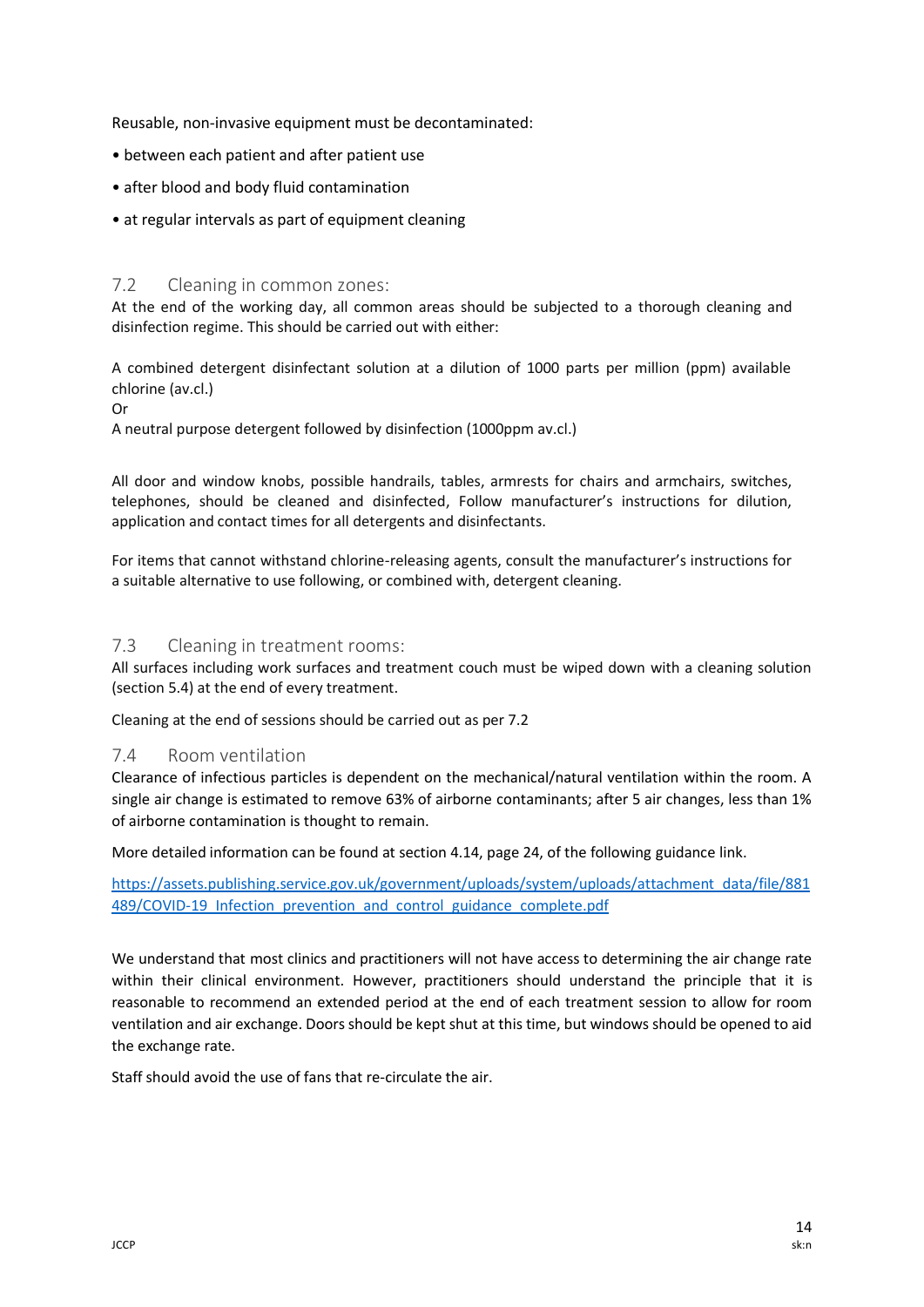#### <span id="page-14-0"></span>7.5 Cleaning solutions

The SARS-Cov-2 virus is contained within a lipid envelope and therefore is susceptible to inactivation with detergents.

Evidence recommends the use of alcohol solutions at 70% or sodium hypochlorite solutions at 0.1%. Sodium hypochlorite 0.1% may be obtained by diluting household bleach, which is typically at concentrations of 5%. Therefore, a solution of 1:50 will provide 0.1%. However, you should confirm the initial concentration of the product as it may vary across brands.

Chlorhexidine has been found to be less effective in inactivating the virus.

[https://www.ncbi.nlm.nih.gov/pubmed/32035997](https://www.aop.org.uk/coronavirus-updates/coronavirus-how-to-disinfect-optical-equipment-and-premises)

[https://www.aop.org.uk/coronavirus-updates/coronavirus-how-to-disinfect-optical-equipment-and](https://www.aop.org.uk/coronavirus-updates/coronavirus-how-to-disinfect-optical-equipment-and-premises)[premises](https://www.aop.org.uk/coronavirus-updates/coronavirus-how-to-disinfect-optical-equipment-and-premises)

If alternative products are used, it is recommended that practitioners should refer to manufacturer advice on the suitability for use of the product as a lipid enveloped virucide, to the EN 14476 standard.

## <span id="page-14-1"></span>8.0 Audit

A cleaning timetable with named responsible staff member should be maintained for each clinic area.

A self-assessment audit should be completed on a monthly basis to ensure the clinic is adhering to the stated policy, to confirm that the policy is effective and responsive to changing demands and new advice provided by government agencies. Practitioners should engage in a process of continuous quality improvement to enhance public protection and patient safety standards.

## <span id="page-14-2"></span>9.0 Other Considerations

#### <span id="page-14-3"></span>9.1 Consent

In addition to treatment specific consent, the practitioner must ensure that the patient has a complete and informed understanding of the potential impact that Covid 19 might have upon the treatment. This will allow the practitioner and patient to reach a mutual agreement in 'weighing up' risks and benefits in order to achieve and inform valid consent.

It is important that the patient understands the rationale for the various measures that need to be taken, both by practitioner and patient, to minimise risk. This relates to both peri and post-procedural care and will further enable the patient/patient to take a broader and more informed approach to future decision making in relation to their health and wellbeing.

There is increasing evidence that dermal fillers given in the presence of a recent viral infection (or where a virus is caught after treatment) can increase the risk of delayed hypersensitivity reactions. This should be reflected in medical history taking and must form part of the patients understanding and consent. Furthermore, the practitioner must make allowance for this possibility in terms of post-procedural care, particularly in the event of future lockdowns.

[https://www.dovepress.com/delayed-hypersensitivity-reaction-to-hyaluronic-acid-dermal-filler-fol-peer](https://www.dovepress.com/delayed-hypersensitivity-reaction-to-hyaluronic-acid-dermal-filler-fol-peer-reviewed-fulltext-article-CCID)[reviewed-fulltext-article-CCID](https://www.dovepress.com/delayed-hypersensitivity-reaction-to-hyaluronic-acid-dermal-filler-fol-peer-reviewed-fulltext-article-CCID)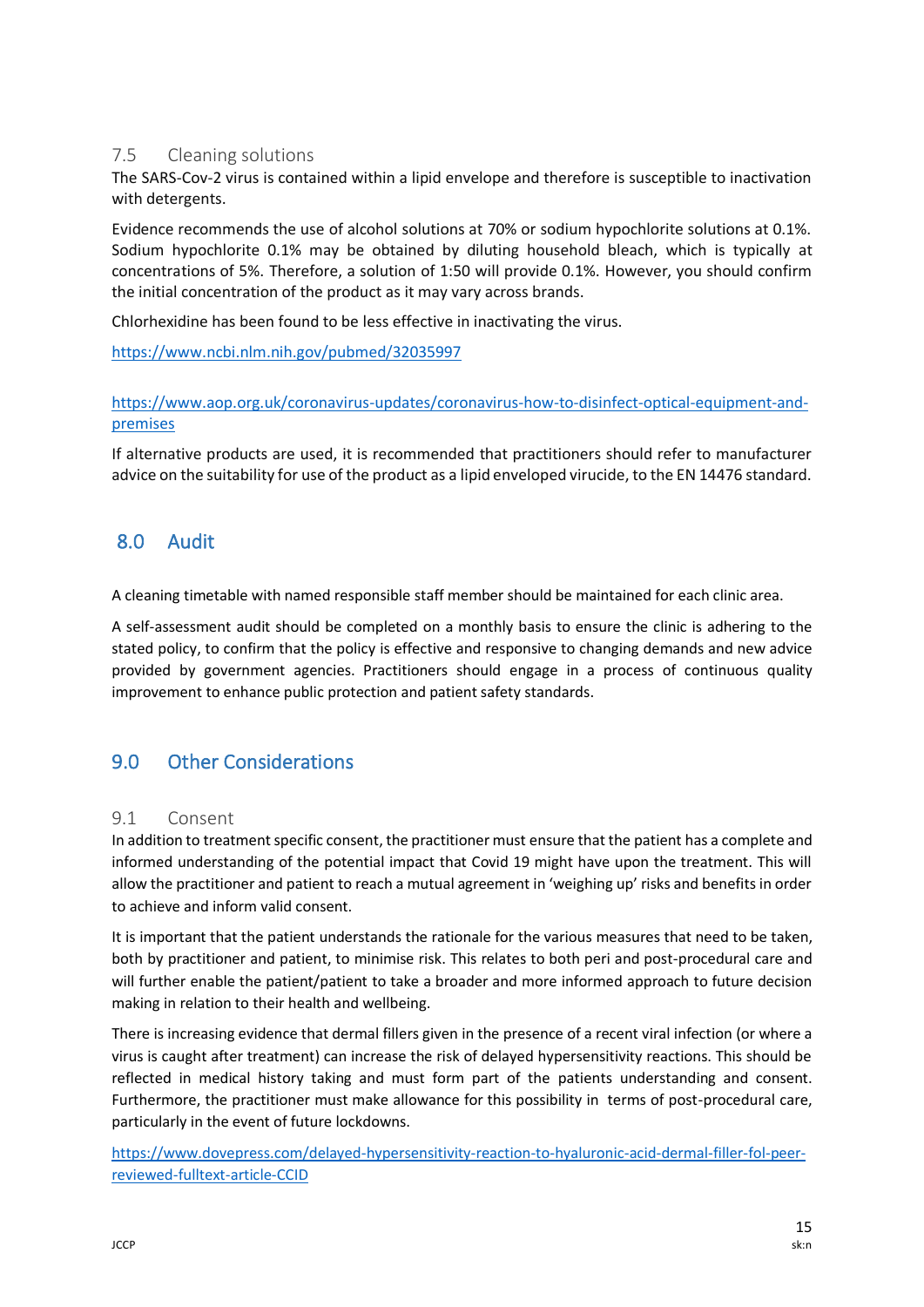It is particularly important that members of the public understand that these measures cannot completely remove all risk in relation to Covid-19. As such members of the public must be provided with sufficient time to consider this fact prior to consenting and receiving treatment.

#### <span id="page-15-0"></span>9.2 Education

These requirements imposed on the patient will undoubtedly be unfamiliar to them and there is the possibility, in some instances, of challenge or lack of concordance. We recommend therefore that every effort is made to achieve informed understanding in advance of clinic attendance. Useful measures may include:

- Providing detailed guidance on websites and directing patients to this
- Providing individual instructions with each appointment made e.g. through email.

Patient guidance should consider 'what to expect' when viewed from the patient's perspective. It should be written in layman's terms and supported with rationale to aid understanding and acceptance. Only through education and understanding can compliance be fully achieved, thereby reducing treatment risk in the first instance and optimising wellbeing in the longer term.

#### <span id="page-15-1"></span>9.3 Skin preparation

No changes are required in the use of preparatory skin cleaning, assuming this is usually performed with solutions containing ethyl alcohol, or a hypochlorite solution such as Clinisept®. There is evidence that clorhexidine is less effective in the removal of SARS-Cov-2.

<https://www.ncbi.nlm.nih.gov/pubmed/32035997>

#### <span id="page-15-2"></span>9.4 Testing

We cannot currently make definitive recommendations for routine antigen/antibody testing for CoV-SARS-2. We do advise however that wherever practicable and possible, practitioners should avail themselves of 'testing' opportunities to provide both themselves and members of the public with the assurance required to proceed safely with the administration of treatment. As government guidance and testing availability develops, we will review this policy for future versions of this guidance.

The purpose of testing is to confirm that the practitioner does not have the CovSARS2 virus and thereby limits the risk of transmitting Covid-19. In view of this the following factors should be considered:

- The test is a snapshot in time and in any event is not 100% accurate. You should consider taking the test at regular intervals.
- Antibody (blood) tests confirm a past infection. Given uncertainty regarding immunity, the test may not indicate the absence of the CovSARS2 virus and therefore the risk of transmitting it.
- You should review government advice on testing and confirm any test has government approval, including a CE mark.

#### <span id="page-15-3"></span>9.5 Time management

It is recommended that practitioners increase appointment length and reduce patient contact time. This will allow additional time for room cleansing and ventilation after each treatment episode, limit unnecessary exposure time and reduce the risk of human error in a stressful environment. Where lengthy treatments are proposed, a risk assessment should be performed.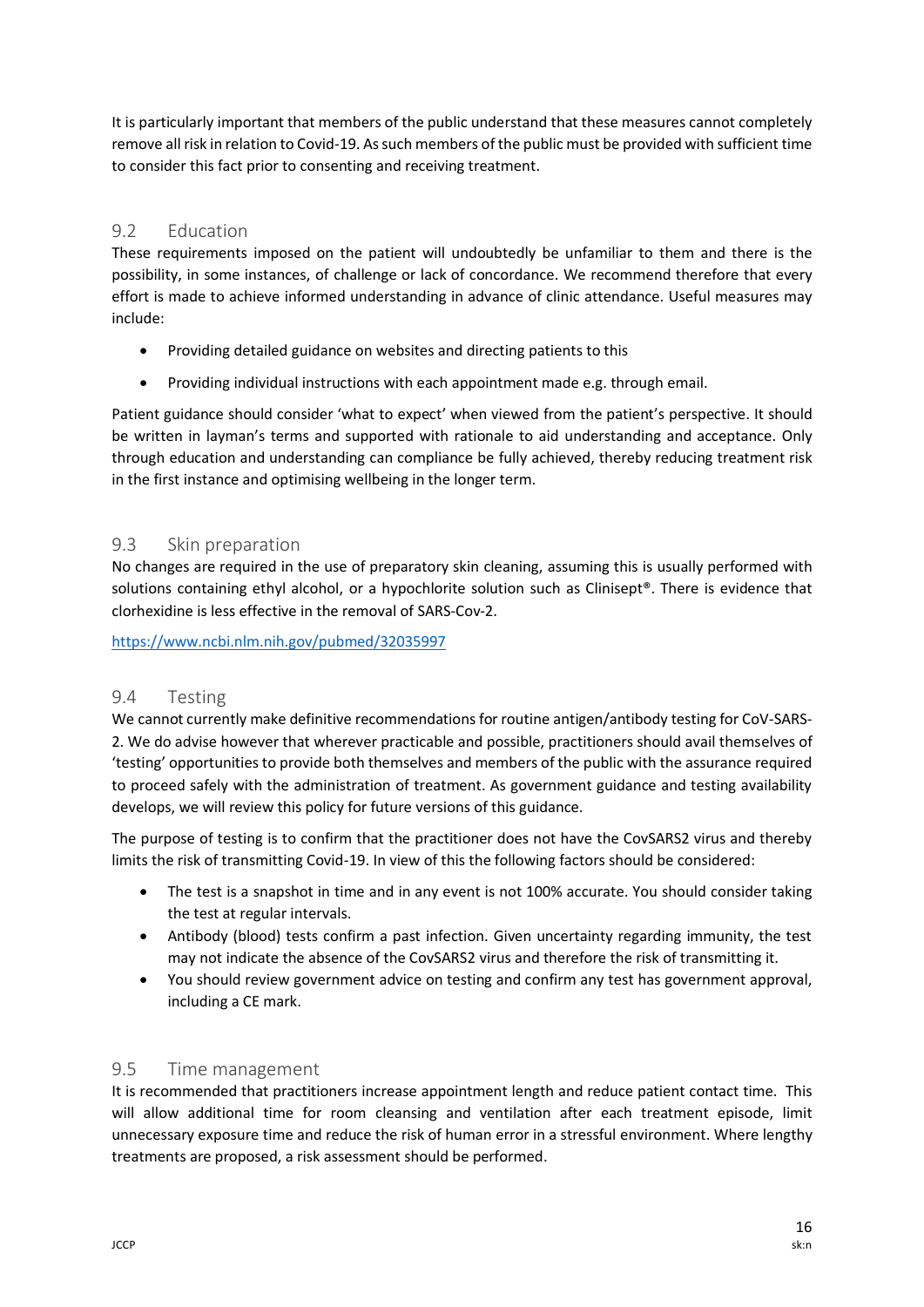Clinic owners should consider adjusting their opening times to allow for changes in demand and increased time needed to implement these polices. Staff may be required to be more flexible in their working times to meet these demands.

#### <span id="page-16-0"></span>9.6 Risk assessment

We highlight the necessity of *risk assessment* throughout this guidance. In general terms, all practitioners should consider *the need to perform a risk assessment as it relates to products, to premises and to selfmanagement*.

The following further considerations relate to risk assessment of premises:

For commercial premises that operate with a shared reception area, this should form an additional part of the risk assessment which must be conducted in co-operation with other premises users or responsible persons.

There is no risk assessment that can demonstrate fully the safety of mobile practice which involves treating patients in their own homes. The JCCP can therefore not support mobile practice. Where a practitioner works from several different premises, a risk assessment must be performed for each. However, a risk assessment could not conclude the safety of arrangements where there are multiple practice venues in different geographical locations and again the JCCP would not support this practice. We would also remind practitioners that where they provide clinical supervision (including prescribing services) for practitioners in wider geographical locations, that they have a duty of care in attending to these patients and therefore this practice cannot be supported by the JCCP.

## <span id="page-16-1"></span>9.7 Patient confidentiality and GDPR

With Covid-19 restrictions in place, JCCP are aware of the increased need for the use of technology, including social media, for remote discussions with or about patients. The JCCP reminds practitioners of their professional obligation towards patient confidentiality and the legal requirements of GDPR. Online group discussions, particularly on social media, including 'closed' groups are likely to breach these requirements. Practitioners are therefore advised to consider carefully how they maintain confidentiality when using online technology.

#### <span id="page-16-2"></span>9.8 Additional resources

#### **ISCAS**

For useful patient FAQ's.

<https://www.cedr.com/app/uploads/2020/05/COVID19-ISCAS-FAQs-Reopening-26May20.pdf> **HIS**

The following guide provides useful important information for clinics in Scotland and additional links useful nationally.

COVID-19 - [Guidance for reopening independent healthcare services in Scotland](http://www.healthcareimprovementscotland.org/our_work/inspecting_and_regulating_care/independent_healthcare/information_for_providers/idoc.ashx?docid=12e73e1e-dabf-4956-b530-d776317c3bf4&version=-1)

May 12<sup>th</sup> 2020

Updated 1st June 2020